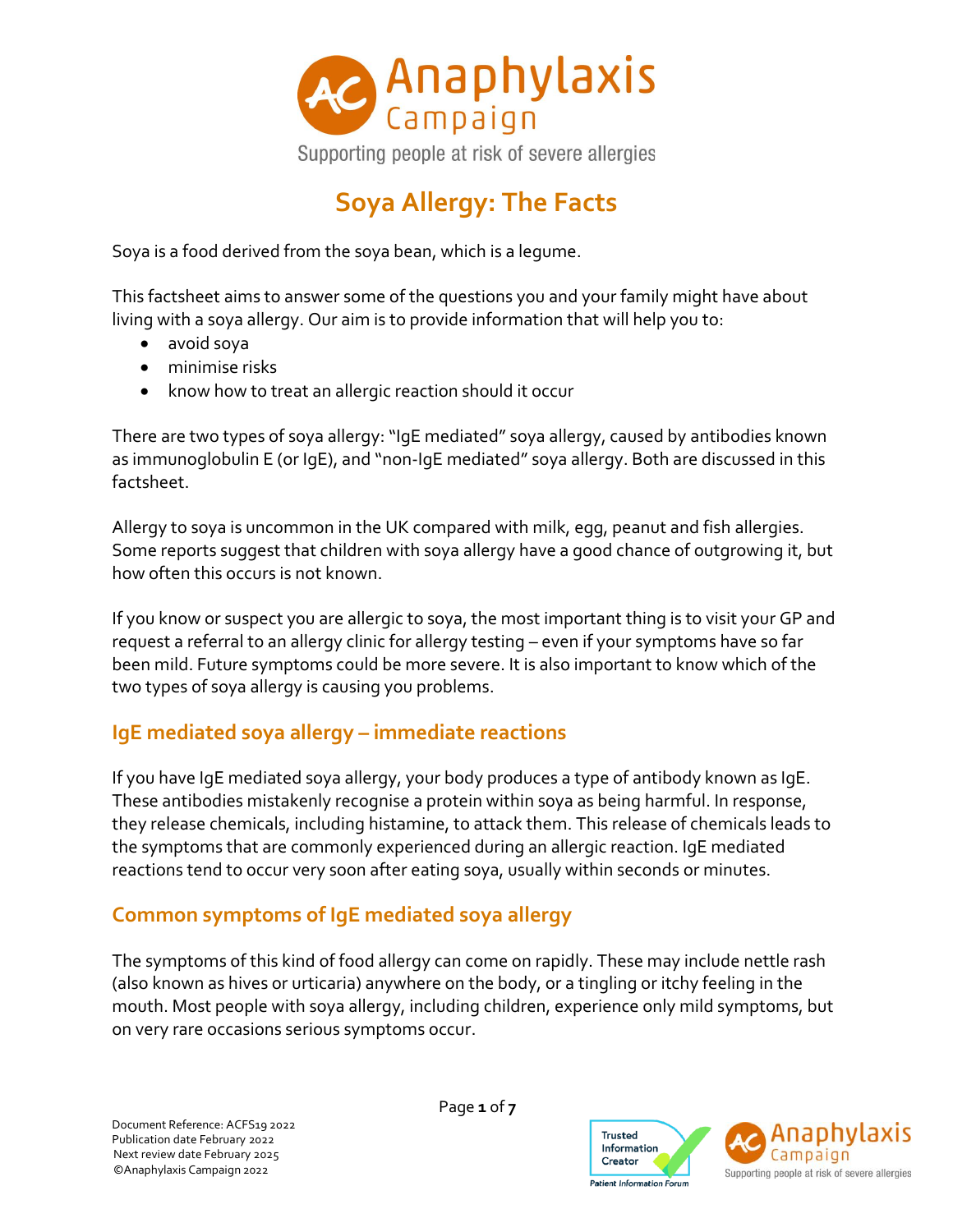

More serious symptoms of a food allergy may include:

- swelling in the throat and/or mouth
- difficulty breathing
- severe asthma
- abdominal (stomach) pain, feeling sick and vomiting
- feeling faint, dizzy, or very sleepy

The term for this more serious reaction is anaphylaxis. In extreme cases there could be a dramatic fall in blood pressure. The person may become weak and floppy and may have a sense of something terrible happening. This may lead to collapse and unconsciousness.

In one study that looked at 55 Japanese children who were allergic to soya, reactions most often involved the skin. Other children experienced symptoms in the mouth, difficulty breathing and diarrhoea. There was one case of anaphylaxis.

Most healthcare professionals consider an allergic reaction to be anaphylaxis when it involves difficulty in breathing or affects the heart rhythm or blood pressure. Click [here](https://www.anaphylaxis.org.uk/information-training/our-factsheets/) to read our anaphylaxis factsheet for further information.

# **Non-IgE mediated soya allergy**

IgE antibodies are not involved in non-IgE mediated soya allergies. This type of reaction is delayed by more than two hours and, in some cases, up to 48 hours.

### **Symptoms of non-IgE mediated soya allergy**

Non-IgE mediated soya allergies tend to involve the digestive system, giving rise to symptoms such as stomach pains, diarrhoea (which might be bloody), vomiting, reflux and colic. Atopic dermatitis (a type of eczema) is another possible symptom which often coexists with the bowel problems.

In rare cases, FPIES (Food Protein Induced Enterocolitis Syndrome) can occur. This is more common in babies and young infants. Typically, symptoms of FPIES include diarrhoea and severe and repeated vomiting. Symptoms occur two or three hours after exposure to the allergen (in this case soya). FPIES can result in drastic fluid loss from the circulation leading to collapse with shock. This is a medical emergency and urgent hospital admission is required.

Page **2** of **7**



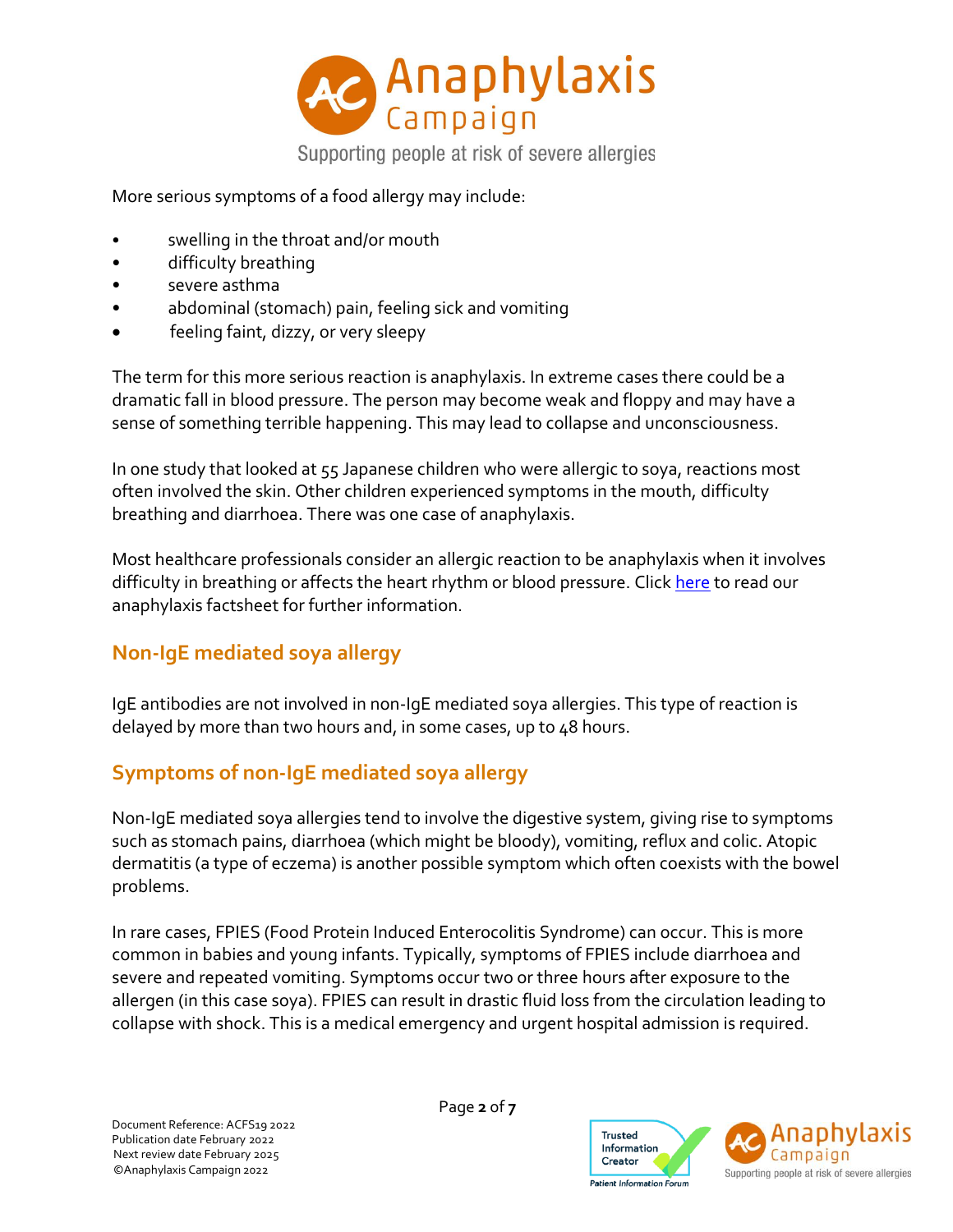

Supporting people at risk of severe allergies

### **Getting a diagnosis**

It is important to see your GP as soon as possible if you suspect you have symptoms triggered by soya. Your doctor will probably need to refer you to an allergy clinic. Anyone who has suffered anaphylaxis should certainly be referred. Your GP can locate an allergy clinic in your area by visiting the website of the British Society for Allergy and Clinical Immunology [\(http://www.bsaci.org\)](http://www.bsaci.org/).

Once you get a referral, the consultant will discuss your symptoms with you in detail as well as your medical history. It is important to have appropriate tests (such as skin prick tests) and to have the results reviewed and interpreted by a specialist. In cases where some uncertainty about a diagnosis remains, the consultant may recommend a "food challenge". This is where the patient eats a small amount of soya, increasing the amount gradually, to test whether or not a reaction will occur. This must only be done by an experienced consultant in a medical setting.

Even when there is a positive diagnosis of IgE mediated soya allergy, allergy consultants have no way of telling you how severe your next allergic reaction is going to be. It is not true that each allergic reaction is more severe than the last one. The next reaction might be just the same, it might be mild, or it could be a lot more severe.

Your history may contain important clues about the severity of your allergy. For example, the seriousness of any past reaction and the amount of soya that caused it are important factors. If you have reacted to a very small amount of a food containing soya, your allergy may be severe.

The risk of an allergic reaction to soya is likely to be higher if you have asthma that is poorly controlled. See your GP for advice on how to keep your asthma in check.

# **Treating symptoms of IgE mediated soya allergy**

Mild symptoms can be treated with antihistamines. But if your doctor or allergy specialist believes your symptoms are likely to be severe, you may be prescribed an adrenaline autoinjector (AAI) for self-use in an emergency.

The Medicines and Healthcare products Regulatory Agency (MHRA) recommends that **two** AAIs should be available at all times. This is in case one is broken or misfires, or a second injection is needed before emergency help arrives. The Anaphylaxis Campaign supports this view. Clic[k here](https://www.anaphylaxis.org.uk/information-training/our-factsheets/) to read our adrenaline factsheet for further information.

Page **3** of **7**



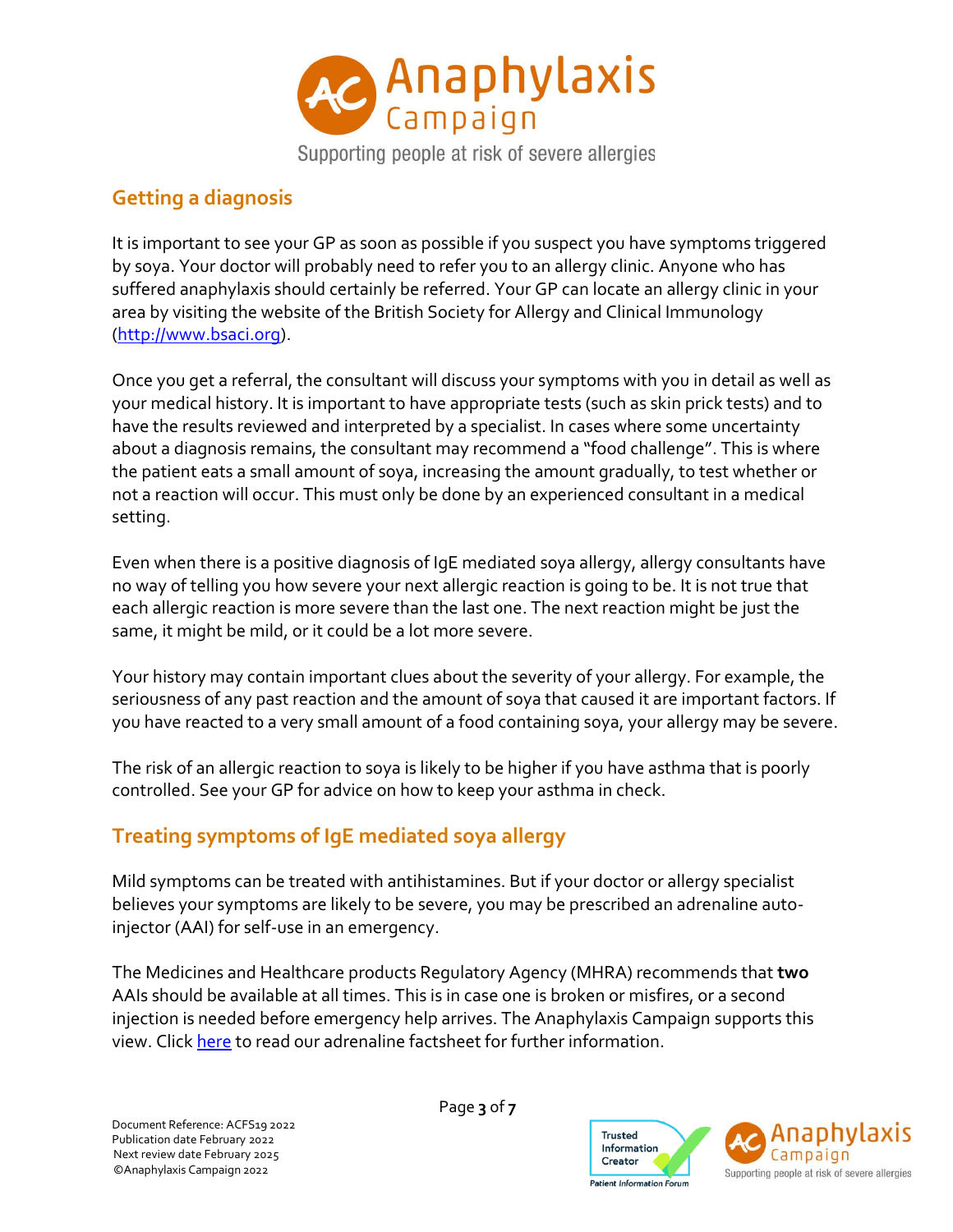

### **Treating symptoms of non-IgE mediated soya allergy**

The main treatment of non-IgE mediated soya allergy is avoidance of soya. If eczema is a symptom, treatments for this may be prescribed. Where there is a condition known as eosinophilic oesophagitis, with reflux symptoms and pain, treatment may include a topical steroid preparation.

# **Avoiding soya**

Soya (also known as soy) is a common ingredient in many processed foods. Soya beans are often called edamame when fresh or frozen.

Once you have a confirmed soya allergy diagnosis, it is important to exclude your allergen from your diet. It is vital to read food labels carefully every time you shop. Remember that ingredients in products sometimes change.

All pre-packaged food sold within the UK must declare and highlight, in the ingredient list, major allergens including soya, even if they appear in small quantities. You should question staff in restaurants, takeaways and other catering establishments. You can find more information on shopping and preparing foo[d here](https://www.anaphylaxis.org.uk/living-with-anaphylaxis/shopping-and-preparing-food/) and on eating ou[t here.](https://www.anaphylaxis.org.uk/living-with-anaphylaxis/a-guide-to-eating-out/)

Soya is used in a wide range of foods. Examples include:

- **tofu** another name for soya bean curd. Tofu is a concentrated form of soya and is often used as a protein source for vegetarians or others cutting down on meat. Soya bean curd is traditionally used in some stir fries and soups in the Far East.
- **soya flour** soya flour is used extensively in the bakery industry and is present in many types of bread. Other foods to watch out for include cakes and biscuits.
- **infant foods** some may contain soya flour.
- **vegetable protein** hydrolysed vegetable protein (HVP) and textured vegetable protein (TVP)
- **lecithin** lecithin (E322) is an emulsifier normally derived from unrefined soya oil and occasionally from rapeseed oil. Although the risk of reaction to soya lecithin may be small, we advise that you seek advice from your doctor or allergy specialist about whether you should avoid it.
- **soya sauce** also known as soy sauce. This is widely used in Far Eastern recipes and is also commonly used to add a savoury flavour to soups, gravies, stews and sauces.
- **medicines** always ask your pharmacist if soya is an ingredient of medicines.



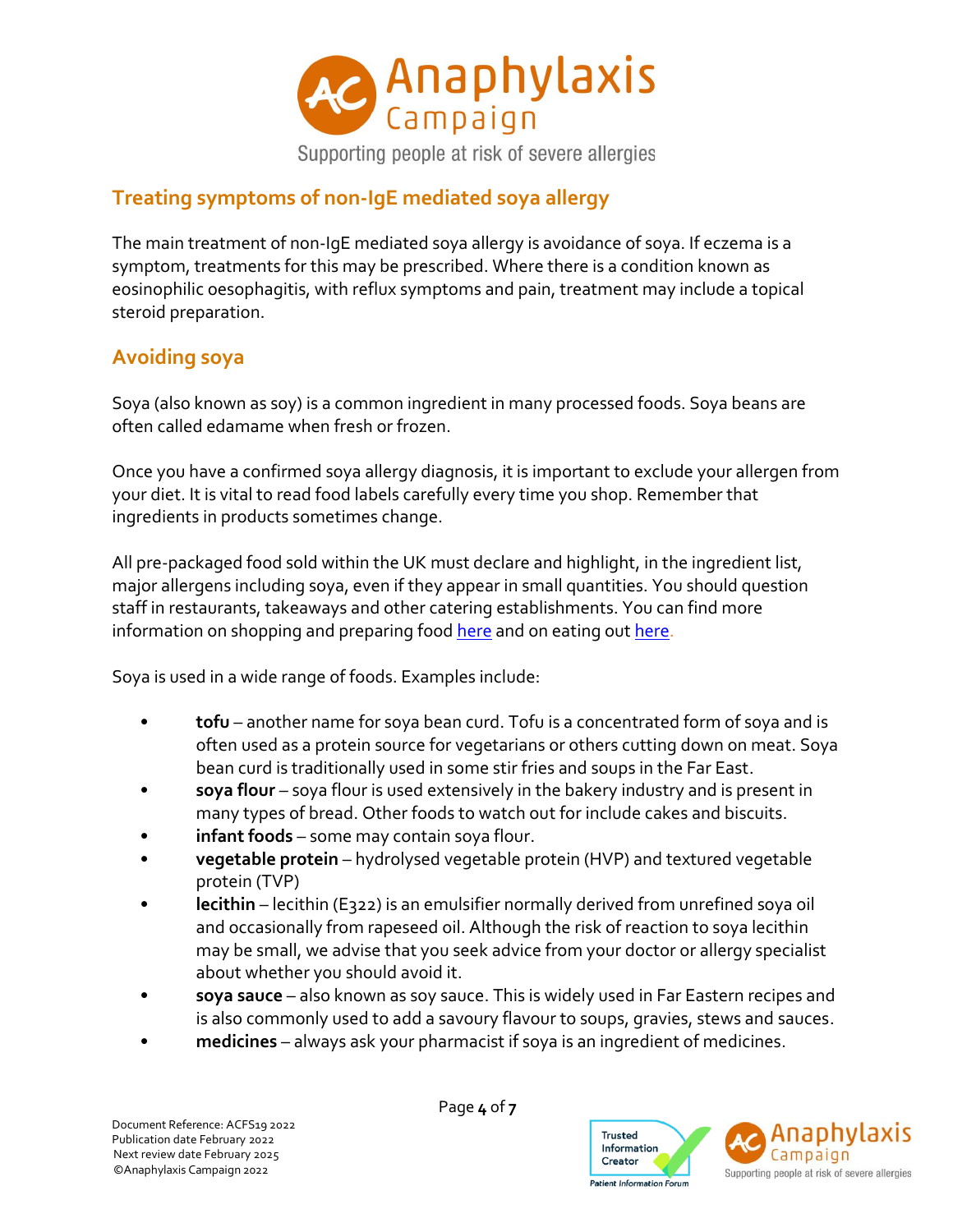

Supporting people at risk of severe allergies

# **Soya oil**

Soya oil, which may be found in foods including salad dressings, margarines and spreads, has been subject to research and a full risk assessment. The European Food Safety Authority (EFSA) believes "it is not very likely" that fully refined soya oils would trigger a severe allergic reaction in people who are allergic to soya. It is more likely that unrefined soya oil will trigger allergic reactions.

Therefore:

- **Unrefined** soya oil must be declared and highlighted (for example, in bold type) within the ingredients when it appears in pre-packed food. It may be declared simply as soya oil.
- **Fully refined** soya oil does not have to be highlighted in the way major allergens must be. But, it still needs to be declared as soya oil in line with the regulations stating that the origins of all vegetable oils must be indicated on packaging.

# **Should you avoid other legumes?**

If you react to one member of the legume family (such as soya), it is possible you could react to another member of this group – such as peas, beans or lentils. This process is known as "crossreactivity" – where the proteins in one food share certain characteristics with those in another food. Cross-reactivity among different legumes is not common but is something you should discuss with your doctor or allergy specialist. A small number of people with soya allergy also react to peanuts, and vice versa.

# **Can babies be fed soya drink?**

Soya-based infant formulas are not considered a suitable alternative to cow's milk formula for infants less than six months old. After six months old, soya-based infant formula may be considered for some children, but it is important to seek the advice of a healthcare professional or your GP.

In the UK, soya infant formula is not generally recommended by healthcare professionals for those with cow's milk allergy, as some children who are allergic to cow's milk protein are also allergic to soya protein.

Page **5** of **7**

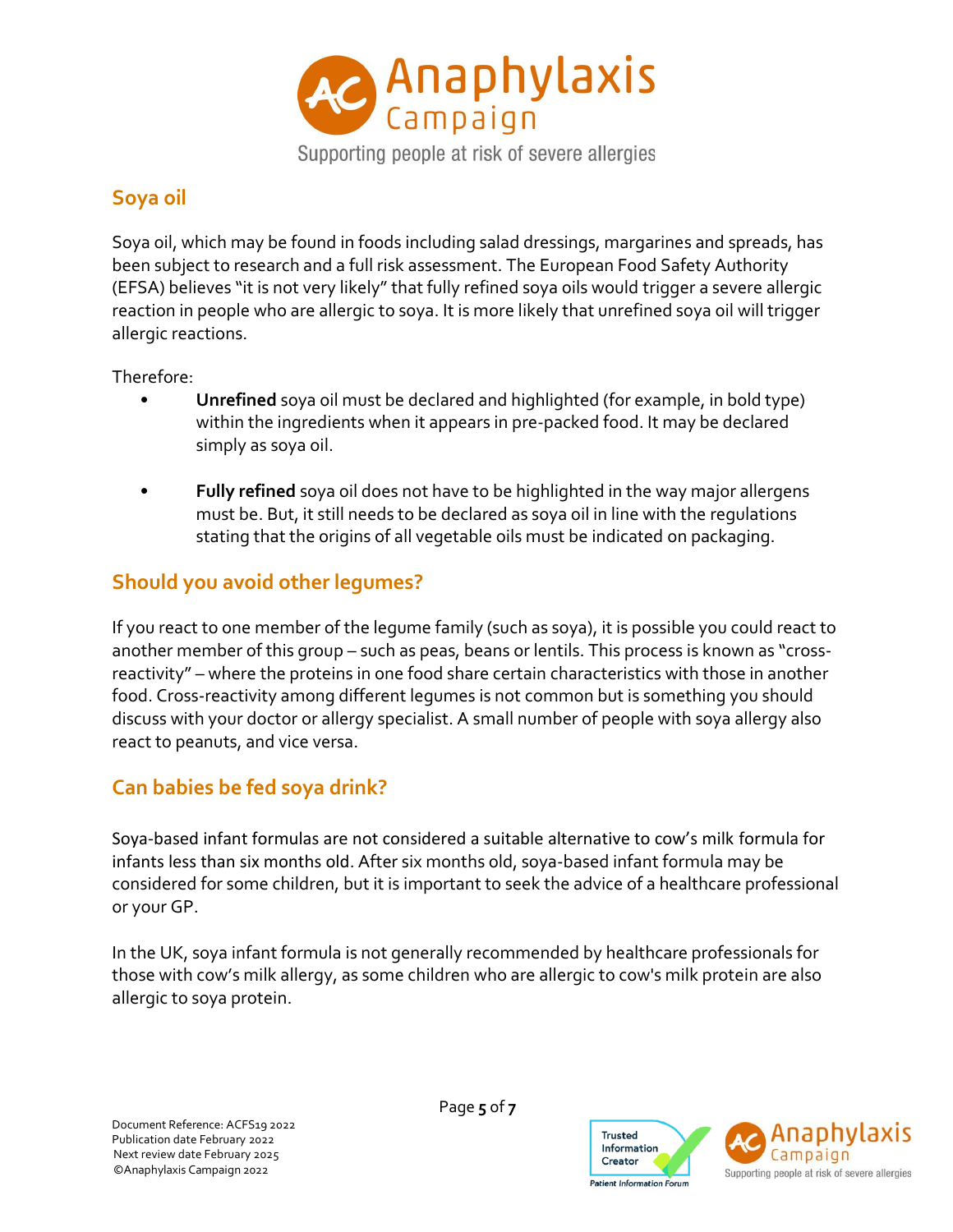

### **Soya-based materials in the stuffing of pillows**

There are a small number of recorded cases of people experiencing reactions that researchers believe were due to soya-based materials used in the stuffing of pillows. All of these people had a history of food-related hay fever and asthma. It is worth checking the contents label of your pillows for soya.

#### **Key messages**

- If you suspect a soya allergy it is important to visit your GP.
- If you are prescribed AAIs, carry them with you at all times.
- Read food labels carefully and question staff in restaurants, takeaways and other catering establishments.
- Always be guided by your allergy specialist as to which foods you should avoid.
- Seek advice from a dietician or nutritionist on suitable soya alternatives to ensure that you are getting sufficient nutrients, particularly if you follow a vegan diet.

#### **Sources**

All the information we produce is evidence-based or follows expert opinion and is checked by our clinical and research reviewers. If you wish to know the sources we used in producing any of our information products, please contact [info@anaphylaxis.org.uk](mailto:info@anaphylaxis.org.uk) and we will gladly supply details.

#### **Reviewer**

The content of this factsheet has been peer reviewed by Prof John Warner, Professor of Paediatrics, Imperial College, London.

#### **Disclosures**

Prof Warner's present activities include providing scientific advice on trials funded by Airsonett and Danone.

#### **Disclaimer**

The information provided in this factsheet is given in good faith. Every effort is taken to ensure accuracy. All patients are different, and specific cases need specific advice. There is no

Page **6** of **7**